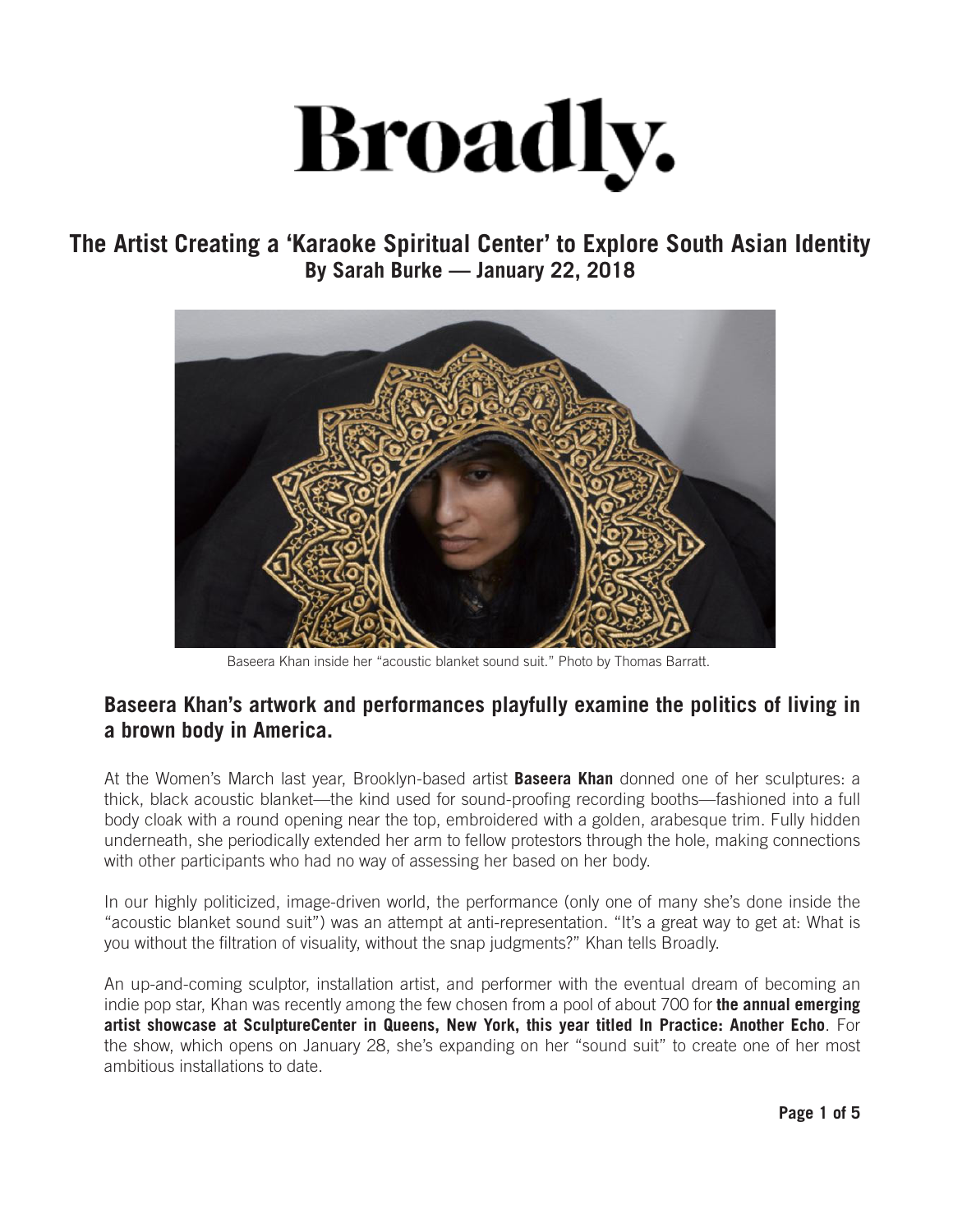Growing up in the Denton area of Texas as a queer, South-Asian Muslim, Khan learned a lot about how her body is read in America: as a site for projections of both desire and hatred, sexualization and expectations of modesty; with a supposed "homeland" to which she doesn't actually belong. Now an artist at a pivotal point in her career, that continued experience of alienation and bodily policing both haunts and fuels her work.

"I'm speaking to a lot of different audience members," says Khan. "Some of them are the most radical queer people and some of them are the most conservative Muslim people.

"The way that I choose my materials, my silhouettes, my voice, the position, the locale, is always in paranoia of these structural systems set up to define who you are as either an honorable or dishonorable



Installation shot from ia muslima at Participant Inc. Photo by Thomas Barratt.

Khan only began regularly showing work last year, when she had a solo exhibition at Participant Inc. in New York called i amuslima. The name refers to a found object sculpture included in the show, a pair of Nike ID shoes embroidered with the titular phrase. When Khan found out that Nike had a class-action lawsuit against it for banning the words "Muslim" and "Islam" from its embroidery customization service, she ordered a pair with an intentional misspelling—carving out an avenue for her identity to exist within a hostile framework. Coincidentally, the exhibition opened during Trump's initial implementation of the "Muslim ban," which nearly kept works that were being crafted for the show in South Asian countries from arriving in time for the opening.

For many, that show was an in-your-face introduction to Khan's dynamic body of work, which focuses on the politics of living in a brown body in America, in addition to exploring numerous sub-themes, such as the ways that consumer products determine our capacity for self-representation. It included a series of psychedelic prayer rugs designed by Khan, updating and personalizing the perceived possibilities for modern Muslim aesthetics.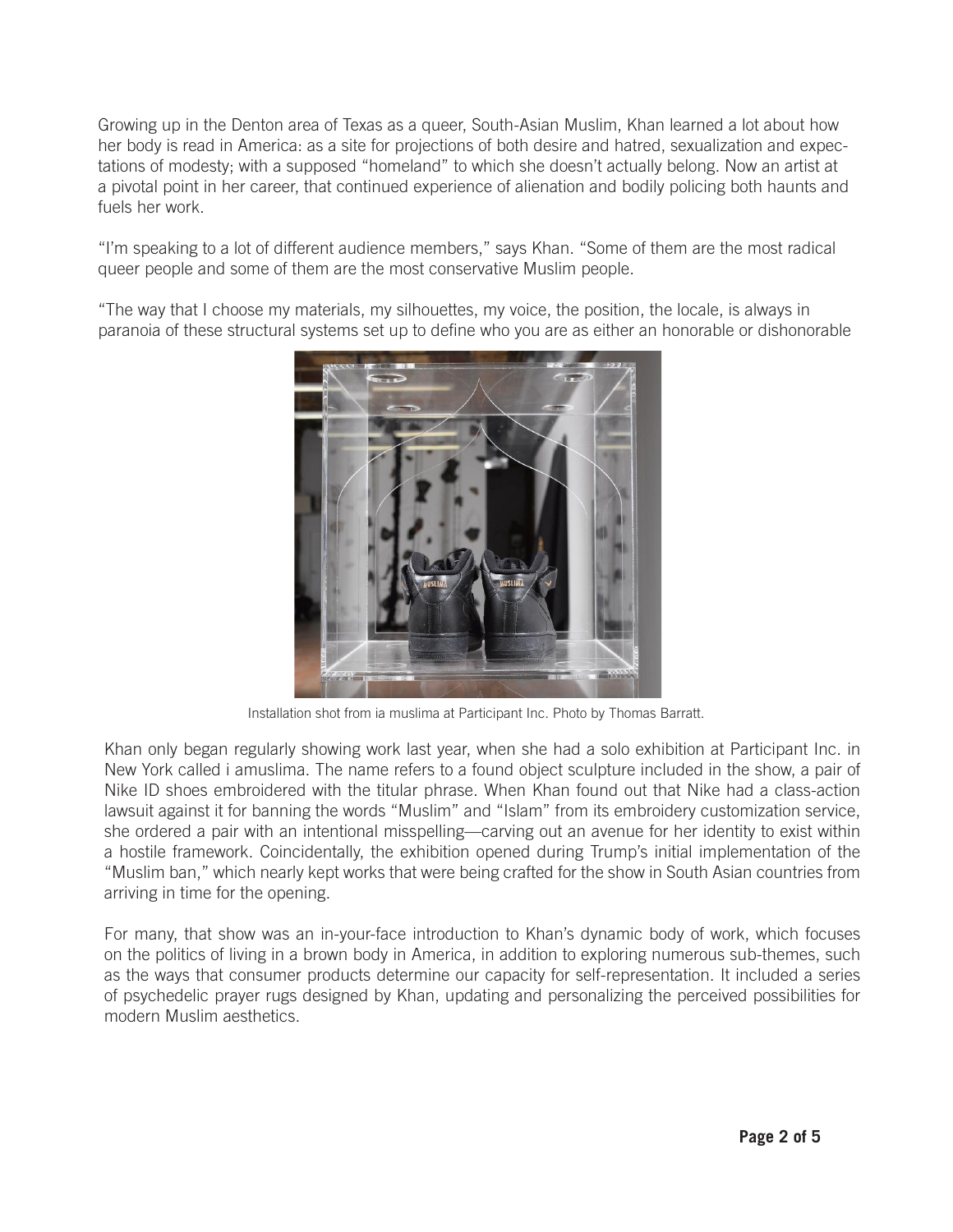The show also featured a climbing wall with holds made from resin casts of the corners of Khan's body and embellished with thick, black hair and gold chains—titled Braidrage. In a performance, she slowly scaled the white gallery wall—a poetic articulation of her experience attempting to ascend in the similarly white art world as a South Asian woman.



Khan performing with Braidrage at Participant Inc. Photo by Maxim Ryazansky.

Now, the works from Iamuslima (along with some new pieces) are dispersed across the country in an impressive seven simultaneous group exhibitions that are either currently up or soon to open. The full solo show will also appear in its third iteration at the Fine Art Museum of Colorado Springs this May.

Khan, who received her MFA from Cornell University, creates work that seems to build on itself. Each artwork is research for the next. **Her new installation at SculptureCenter's showcase, curated by Allie Tepper, expands on her "acoustic blanket suits"—this time, inviting the audience inside.**

Aside from obscuring her figure, the suit functions like a fort for Khan, one that "strips down social constructs" so she can imagine a safe, ecstatic space. There, she's free to perform experimental monologues and sing through a microphone—which she regularly does at galleries, museums, and the occasional music venue. "One of the gestures of going under the acoustic blanket was I can do whatever I want under there and no one will see it," says Khan.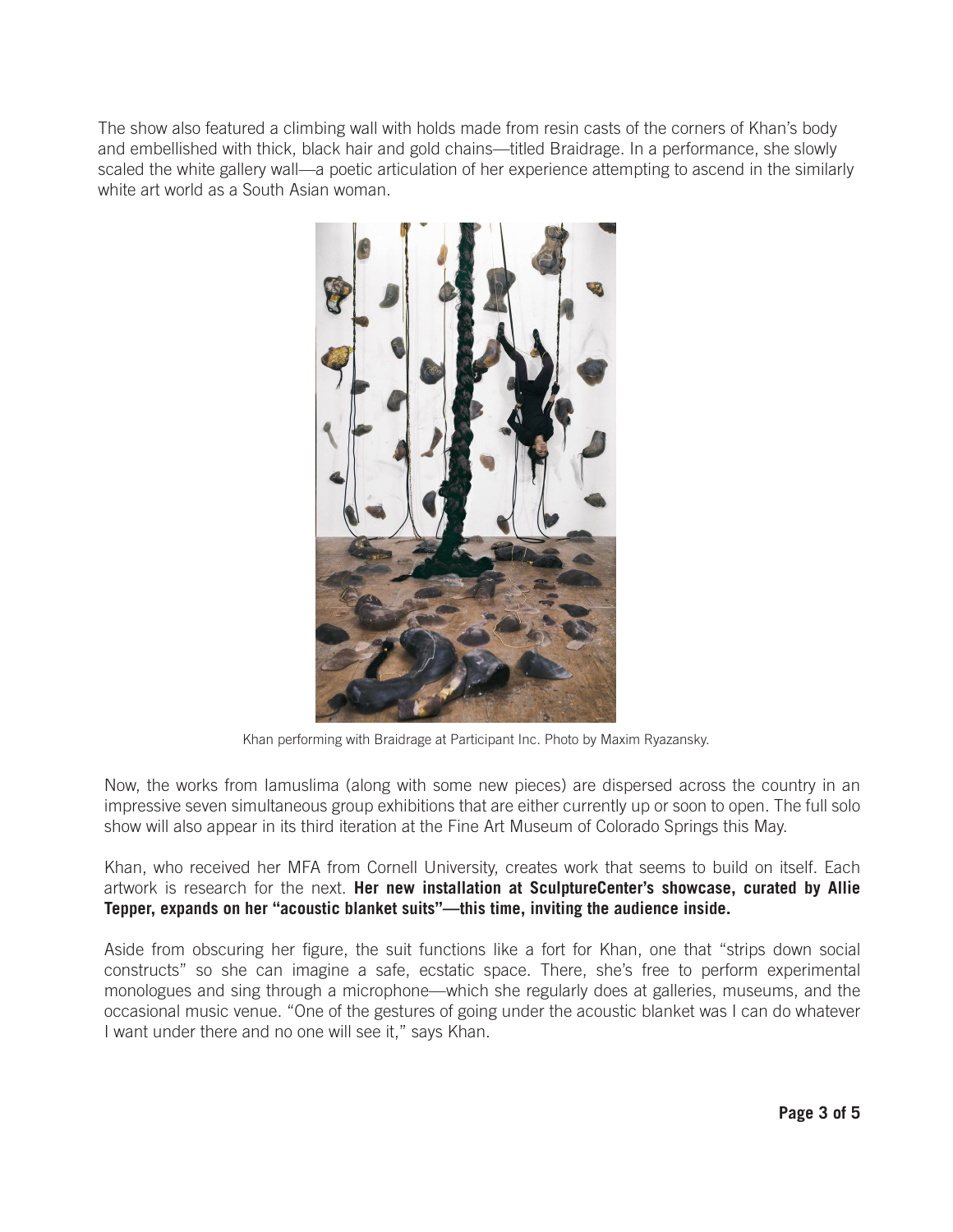

Khan performing at the Whitney Museum. Photo by Filip Wolak.

To share that experience at SculptureCenter, she's creating an intimate karaoke lounge—or what she calls a "karaoke spiritual center of love"—with luxurious seats and drapery pieced together out of prayer rugs, veils, women's lingerie, and textiles Khan's family had been saving to give her when she got married. The ceiling will be draped with black material surrounding a golden chandelier identical to the trim on her black cloak, to mimic the effect of ducking inside her tent-like "suit." The screen will play videos of Khan performing inside the blanket, super-imposed with the lyrics to a playlist of 14 songs that the artist describes as her musical "armor"— Bibi Bourelly, Rihanna, M.I.A, and Rexx Life Raj tracks among them.

"They are very specifically related to femme empowerment but also the way in which African and Asian music and aesthetic sort of undulates around one another," says Khan of the song choices, "and it does so mainly because in America we were shoved together and South Asians were kind of glommed on to the history and not archived."



Detail of a still from Khan's karaoke video installation at SculptureCenter called [Feat.]. Photo by Lynne Cravens.